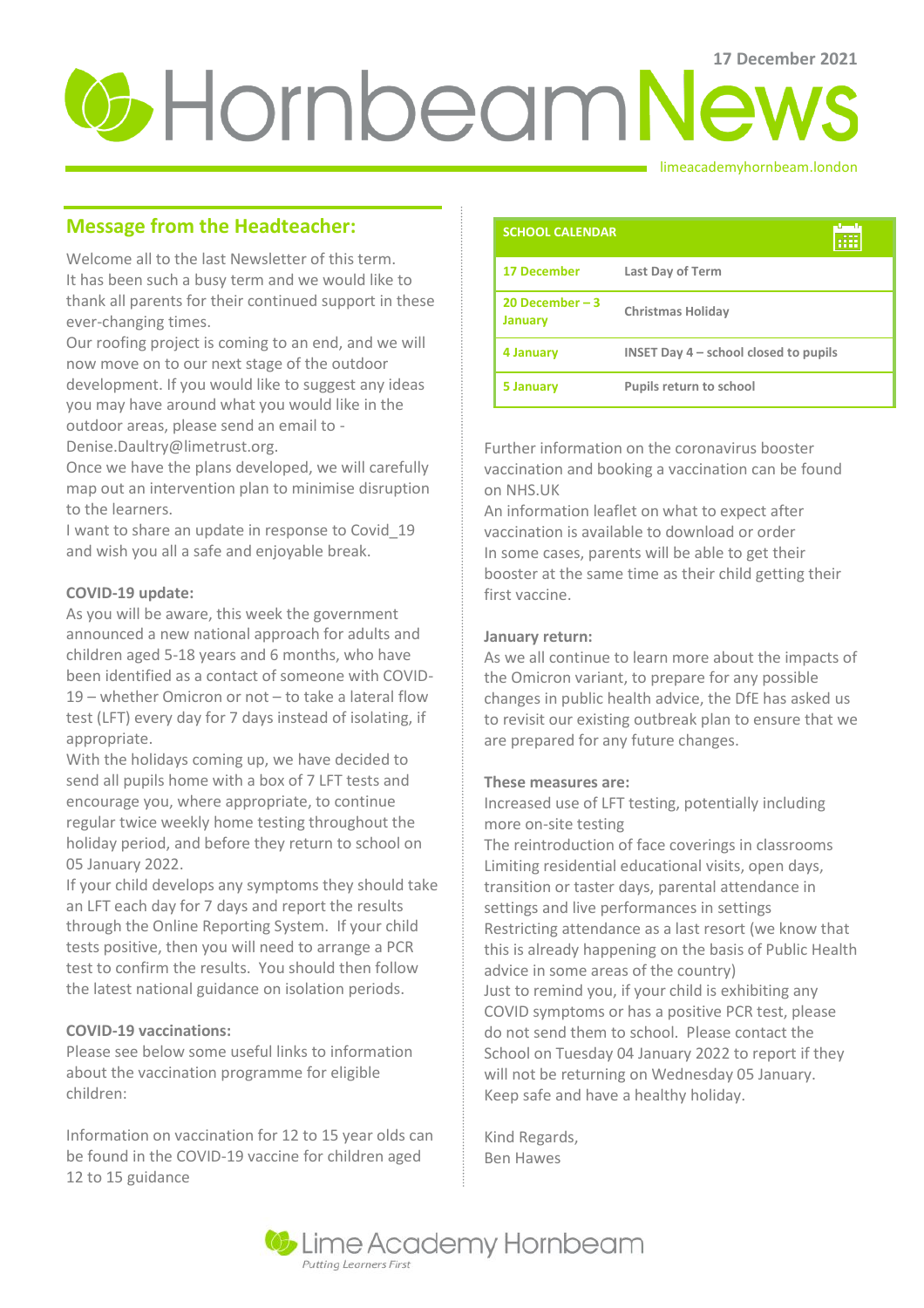# **Inset Day – Tuesday 4 th January**

**School closed to pupils.** 

**Pupils return on Wednesday 5 th January**

## **Arbor – Parent Portal**

We currently have 55% usage on the portal.

Please download from your Play Store on your phone, the Arbor App.

Go t[o https://login.arbor.sc/ and click Forgot your](https://login.arbor.sc/%20and%20click%20Forgot%20your%20password?)  [password?](https://login.arbor.sc/%20and%20click%20Forgot%20your%20password?)

To finish creating your account you just need to set a password. Your username is your email address.

If you have any queries, please contact the school office.

# **SEN Sessions @ WF Feel Good Centre**

**Saturday: 8.30am – 9.30am**

**Tuesday: 5.00pm – 6.00pm**

**Waltham Forest Feel Good Centre** 

170 Chingford Road Walthamstow, Waltham Forest London E17 5AA

Open today  $0600 - 2200$ 

(C) 0203 859 1055

## **Parental Engagement**

#### **Dental Outreach London/NELFT**

Oral health programme, regularly visit primary schools, nurseries and family hubs setting up toothbrushing clubs, applying fluoride varnishing and delivering fun education sessions to help the children maintain healthy, happy smiles. Sadly, but understandably, their visits were postponed for several months due to Coronavirus.

Thankfully, on the 8th and 15th December 2021, virtual training was effectively delivered to class teachers, followed on by a parent and carers' information session. It was lovely to see some of our parents' asking questions and attending all the sessions offered this term. We look forward to more engagement opportunities that support learning whilst bringing our growing community of parents together.

Dental Outreach would really appreciate if parents of pupils at both sites to complete the online form by **24th December 2021**. Please click below link:

#### Dental - [Supervised toothbrushing programme form |](https://www.kentcht.nhs.uk/forms/dental-supervised-toothbrushing-programme-form/)  [Kent Community Health NHS Foundation Trust](https://www.kentcht.nhs.uk/forms/dental-supervised-toothbrushing-programme-form/)  [\(kentcht.nhs.uk\)](https://www.kentcht.nhs.uk/forms/dental-supervised-toothbrushing-programme-form/)

Parent will need to select the Supervised tootbrushing programme, select borough (Waltham Forest) and the schools are listed as: Hornbeam Academy Trust Brookfield House And Hornbeam Academy Trust William Morris.

#### **Parent Point Meetings - Coming Soon!!**

Online booking slots that will allow you to secure meetings that work around your day. Talk to us about what matters most to you!

**Surgery slots** will be available on Monday, Wednesday, and Friday (9 -11.30am) providing the option to select a callback, virtual or face to face meeting.

#### **Parent Training Calendar 2022 - Coming Soon!!**

Engage with service professionals locally and nationally, covering topics that matter most to you as a caregiver and school community member.

Edith Windsor-Stokes